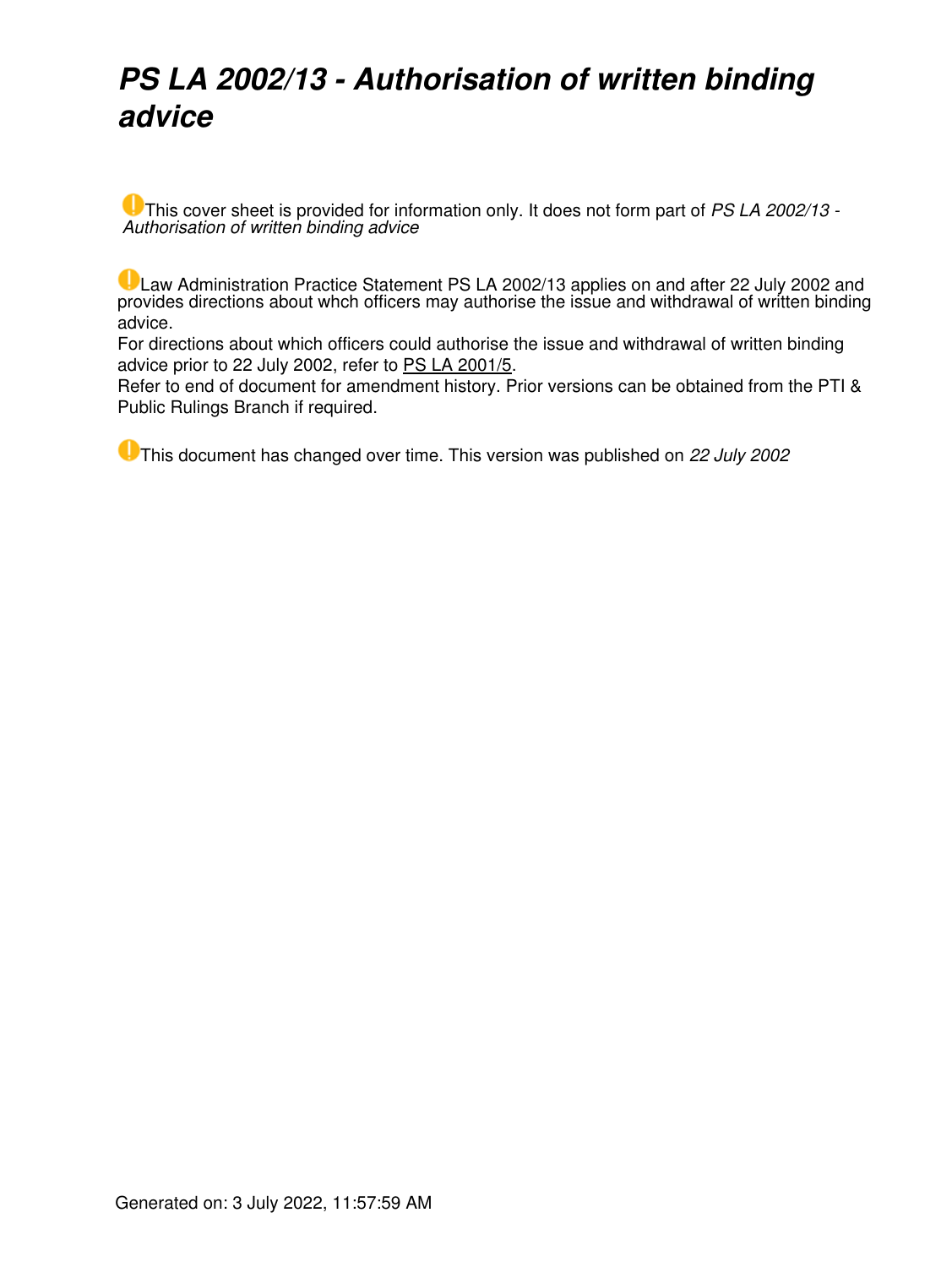

## **Practice Statement Law Administration**

**PS LA 2002/13** 

#### **FOI status: may be released**

*This practice statement is issued under the authority of the Commissioner of Taxation and must be read in conjunction with Law Administration Practice Statement PS LA 1998/1. It must be followed by Tax Office staff unless doing so creates unintended consequences or is considered incorrect. Where this occurs Tax Office staff must follow their business line's escalation process.* 

### **SUBJECT: Authorisation of written binding advice PURPOSE: To provide direction as to which officers may authorise written binding advice**

| <b>Table of contents</b> | Paragraph |
|--------------------------|-----------|
| <b>STATEMENT</b>         |           |
| <b>EXPLANATION</b>       | 8         |
|                          |           |

#### **STATEMENT**

- 1. Only an Officer who is a duly authorised Authorising Officer (see paragraph 11 of this practice statement) may authorise the issue or withdrawal of written binding advice or decide not to comply with an application for written binding advice.
- 2. The duly authorised Authorising Officer is responsible for the decision to issue or withdraw written binding advice and is the decision maker for that written binding advice.
- 3. The only persons who may be provided with authorisation-level access to written binding advice stored on information technology (IT) systems are:
	- IT systems administrators with a specific need for access and who are duly approved as IT Systems Administrators by their business line, and
	- Duly authorised Authorising Officers.
- 4. Each business line is to appoint an Authorisations Administrator for the purpose of maintaining a register of duly authorised Authorising Officers, including relevant Senior Executive Service (SES) officers. These registers will be stored and managed on a corporate database.
- 5. Managers must notify the relevant Authorisations Administrator of the commencement and cessation dates and appropriate subject areas, prior to an officer being placed in a duly authorised Authorising Officer role, whether on a permanent or temporary basis. The Authorisations Administrator must ensure that the proposed officer is a duly authorised Authorising Officer prior to registering the proposed officer as a duly authorised Authorising Officer.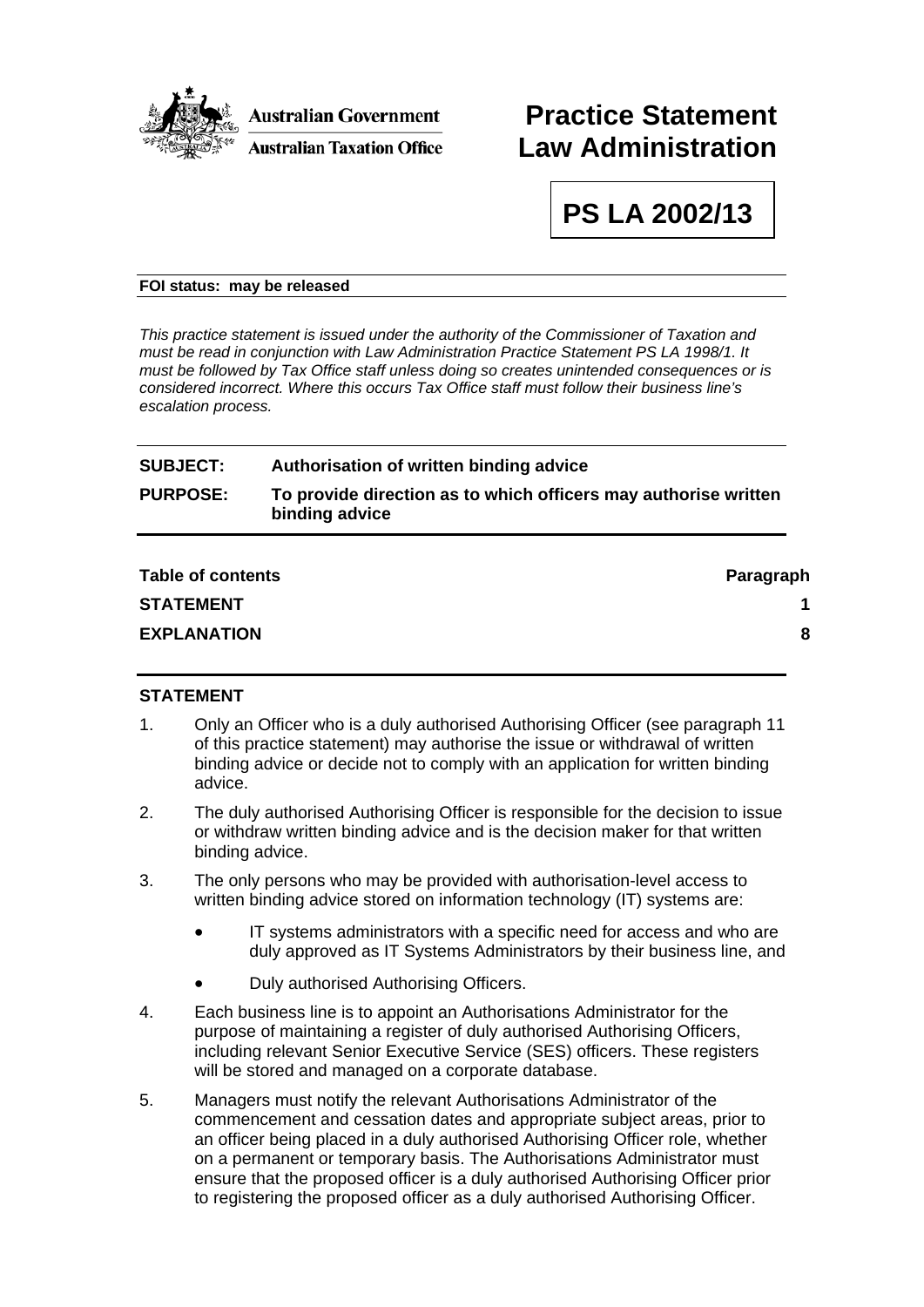- 6. The manager of a duly authorised Authorising Officer must immediately notify relevant IT systems administrators if and when that officer is no longer a duly authorised Authorising Officer for the purposes of issuing or withdrawing written binding advice. The relevant IT systems administrators must ensure that authorisation-level access is immediately removed in respect of the officer in question.
- 7. Taxpayers do not have to ensure that the tax officer dealing with their ruling request is authorised to do so, nor do taxpayers have to ascertain the level of the officer dealing with their request.

### **EXPLANATION**

- 8. For the purposes of this practice statement, written binding advice means either:
	- legally binding advice in the form of a private ruling which the Commissioner of Taxation is required at law to provide, or
	- administratively binding advice that is provided where a private ruling cannot be given, or where it has been the long standing practice of the Tax Office to provide such advice and it is still appropriate to do so. (Matters on which administratively binding advice may be given are listed in Attachment B to Law Administration Practice Statement PS LA 2008/3)
- 9. Authorisation of written binding advice means the act of deciding to issue or to withdraw written binding advice, including directing another officer to issue or withdraw written binding advice.
- 10. The power to decide to issue written binding advice includes the power to decide not to comply with an application for written binding advice or to direct another officer not to comply with such an application.
- 11. A duly authorised Authorising Officer for the purposes of written binding advice is either an officer who:
	- holds appropriate authority under an instrument of authorisation
	- has been accredited as a result of a professional accreditation assessment as being competent to authorise written binding advice, this assessment having been made in accordance with the ATO Professional Accreditation Program, and
	- makes decisions to issue and/or withdraw written binding advice in the proper course of their normal duties,

or:

is an SES Officer who has a specific delegation from the Commissioner of Taxation to authorise written binding advice. These persons are not required to have been accredited as a result of a professional accreditation assessment, although they are only delegated to make decisions to issue and/or withdraw written binding advice in the proper course of their normal duties.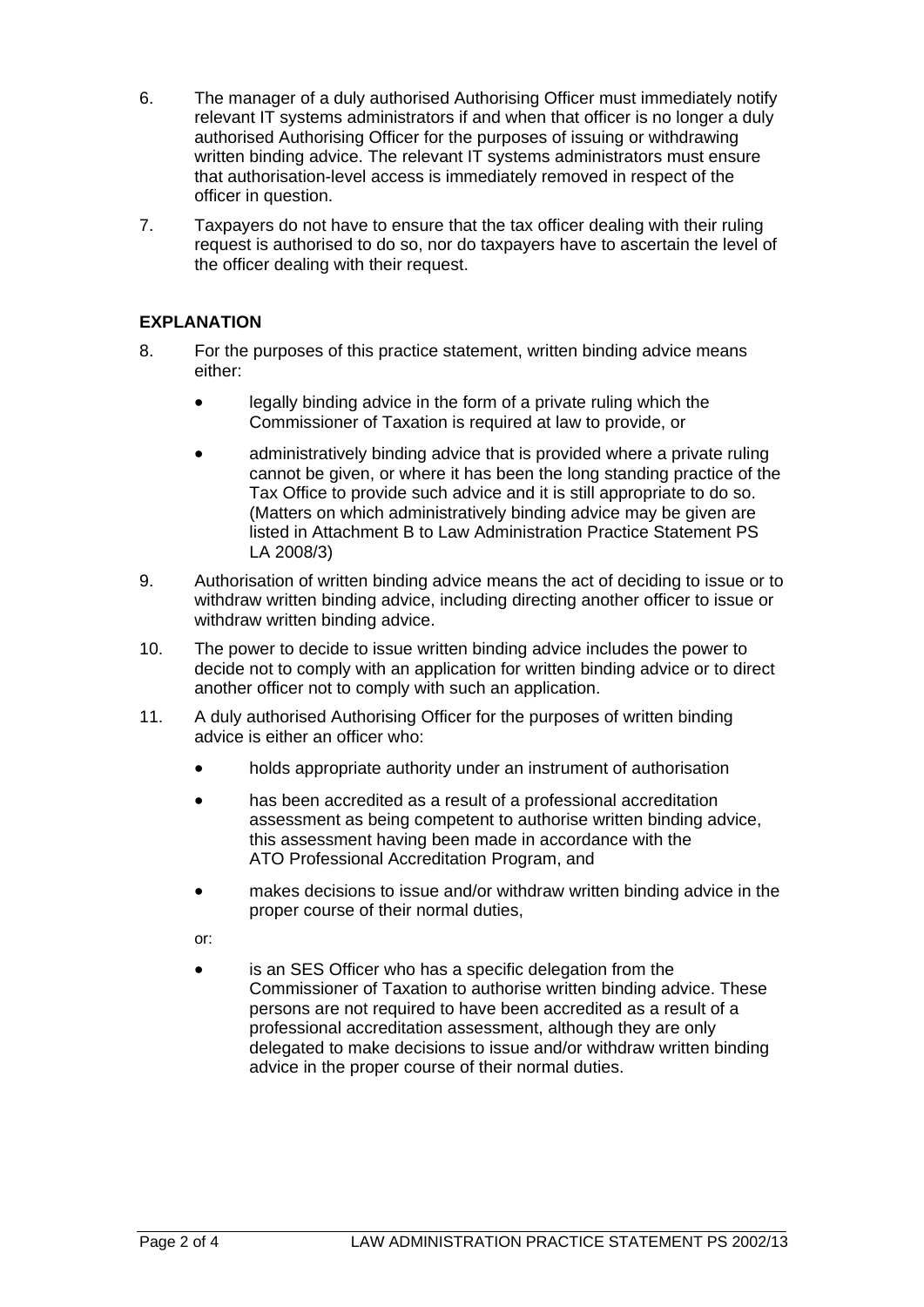- 12. To ensure that written binding advice is issued only by duly authorised Authorising Officers who are competent to perform this role, the Tax Office has instituted a professional accreditation process. Accreditation is one of three conditions (see paragraph 11 of this practice statement) that must be met for an officer to be a duly authorised Authorising Officer. (For more information about accreditation see Law Administration Practice Statement PS LA 2004/8.)
- 13. Delegates of the Commissioner of Taxation have determined the minimum levels of officers who will be authorised to issue or to withdraw written binding advice, or to decide not to comply with an application for written binding advice, in the proper course of their normal duties. The level of a duly authorised Authorising Officer varies according to the nature and complexity of the matters dealt with in the relevant business line or organisational unit.
- 14. Instruments of authorisation are in place to cover the making of decisions in relation to written binding advice, including the issue and withdrawal of private rulings and decisions not to deal with applications for written binding advice. The relevant Delegates of the Commissioner of Taxation have executed instruments of authorisation as follows:

| <b>Business line or Organisational Unit</b> | Minimum level of officer authorised to<br>issue written binding advice        |
|---------------------------------------------|-------------------------------------------------------------------------------|
| Aggressive Tax Planning                     | EL1                                                                           |
| Operations                                  | APS <sub>6</sub>                                                              |
| Excise                                      | APS6 for fuel scheme matters; EL1 for all<br>other revenue matters            |
| Goods And Services Tax                      | APS <sub>6</sub>                                                              |
| Micro Enterprises & Individuals             | APS <sub>6</sub>                                                              |
| Large Business & International              | EL <sub>2</sub>                                                               |
| Law and Practice: Tax Counsel Network       | EL <sub>2</sub>                                                               |
| Law and Practice: Centres of Expertise      | APS <sub>6</sub>                                                              |
| Small and Medium Enterprises (SME)          | APS6, except for the power to make<br>decisions in relation to liability; EL1 |
| High Wealth Individuals (SME)               | FI 2                                                                          |
| Superannuation                              | APS <sub>6</sub>                                                              |

15. Duly authorised Authorising Officers are permitted to approve written binding advice only for those particular subject areas assigned to them by their business lines. Not all officers at the levels shown in the table at paragraph 14 of this practice statement are authorised to issue written binding advice within their business line. For instance, an officer at the appropriate level who does not issue written binding advice in the proper course of their normal duties, such as the manager of a support unit, is not authorised to issue written binding advice.